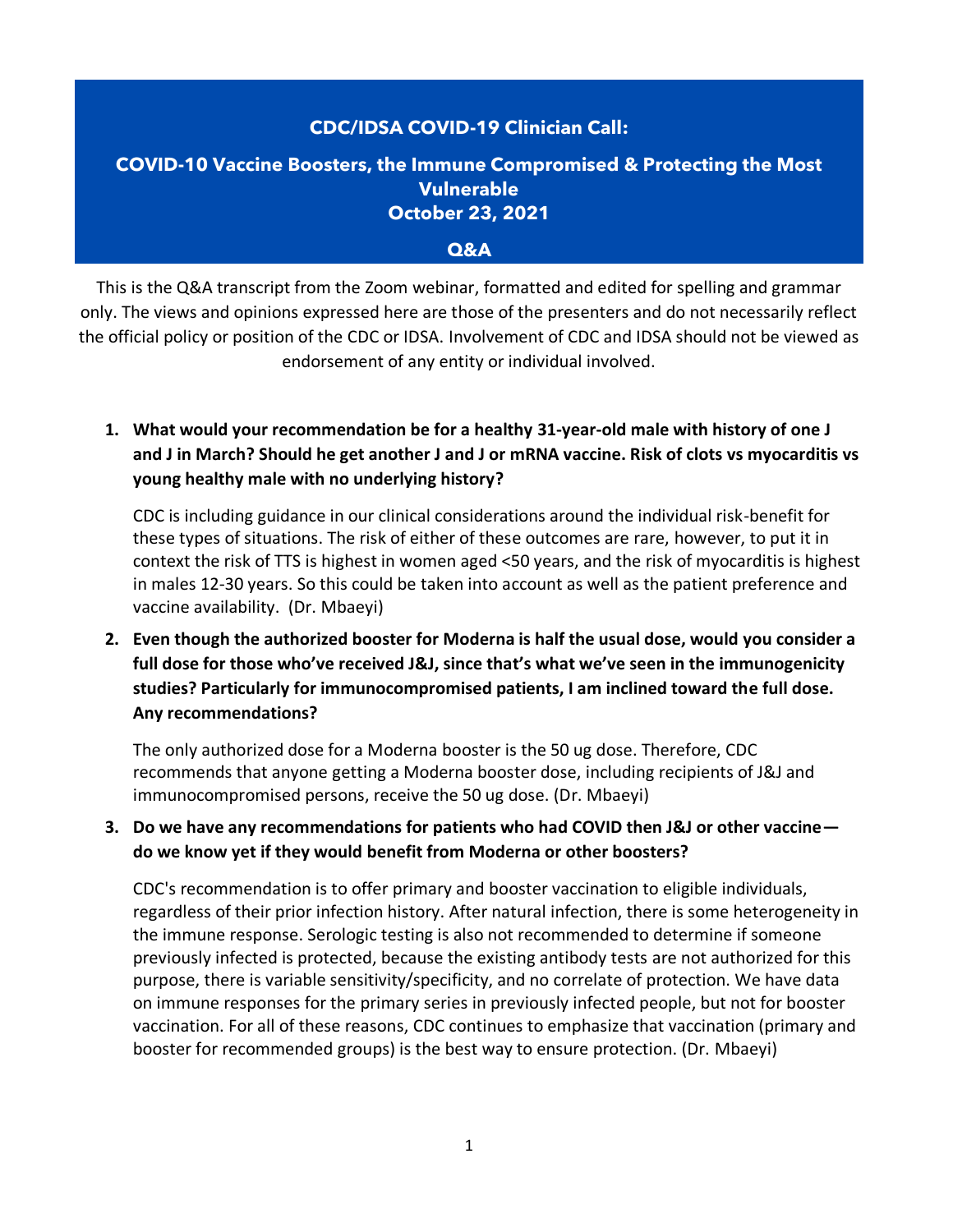- **4. Thoughts about 16–17-year-olds that would qualify for a booster given a chronic medical condition who are now >6 months from their 2nd dose?**
	- People under the age of 18 are not currently recommended to receive a booster dose, given lack of data in this group. (Dr. Mbaeyi)
	- Data were not presented to VRBPAC by any of the sponsors in this population. (Dr. Chatterjee)
- **5. Why is there a need of third dose and booster doses drops Ollie who get third dose 28 days after second dose also then get booster dose after 6 months of first dose? Was it essential to use the third and booster dose rather than just booster dose only?**

If I'm understanding the question, it relates to recommendations for immunocompromised people. We currently recommend that immunocompromised people receive a 3rd mRNA dose because there is evidence for incomplete protection after 2 doses. This is different from a booster dose, where individuals are initially protected after the first two doses but protection wanes over time. CDC is currently considering recommendations for booster vaccination in immunocompromised persons who have already received an additional dose. (Dr. Mbaeyi)

**6. Could healthcare workers who got a Pfizer booster qualify for a Moderna booster in 6 months? Since the neutralizing antibody counts appeared to be more robust with Moderna?**

Yes. Any of the vaccines could be used to boost. The sample size was too small to compare between the different groups with regard to more robust responses. (Dr. Chatterjee)

- **7. In regard to time interval between Covid infection and getting COVID vaccine, as we need to wait for 90 days for individuals who received monoclonal antibody, why is this not the same for natural infection and probably interaction between natural antibody and vaccine?**
	- The recommended 90 day deferral between mAb and vaccination is a precautionary measure because we do not currently have data on whether there is immune interference. We will adjust our recommendations as needed once data become available. For natural infection, there are a number of studies now that demonstrate people who have had natural infection and then are vaccinated have a very strong immune response. While we don't necessarily have data on specific intervals between infection and vaccination in these studies, we have no evidence that there is immune interference; on the contrary, immune responses are very good for people who have natural infection and then get vaccinated. (Dr. Mbaeyi)
	- Investigators at CoV-PN and Lilly are completing work on the administration of bamlanivimab followed by vaccination with mRNA vaccines in residents of nursing homes. This study was conducted when the alpha variant was dominant. I would expect the results to appear before the end of the year, and to better inform the "risk" or "limitations of vaccinating AFTER administration of a monoclonal antibody or mAb combination. Conversely, vaccination is not a contraindication for mAb treatment for high-risk patients. (Dr. Cohen)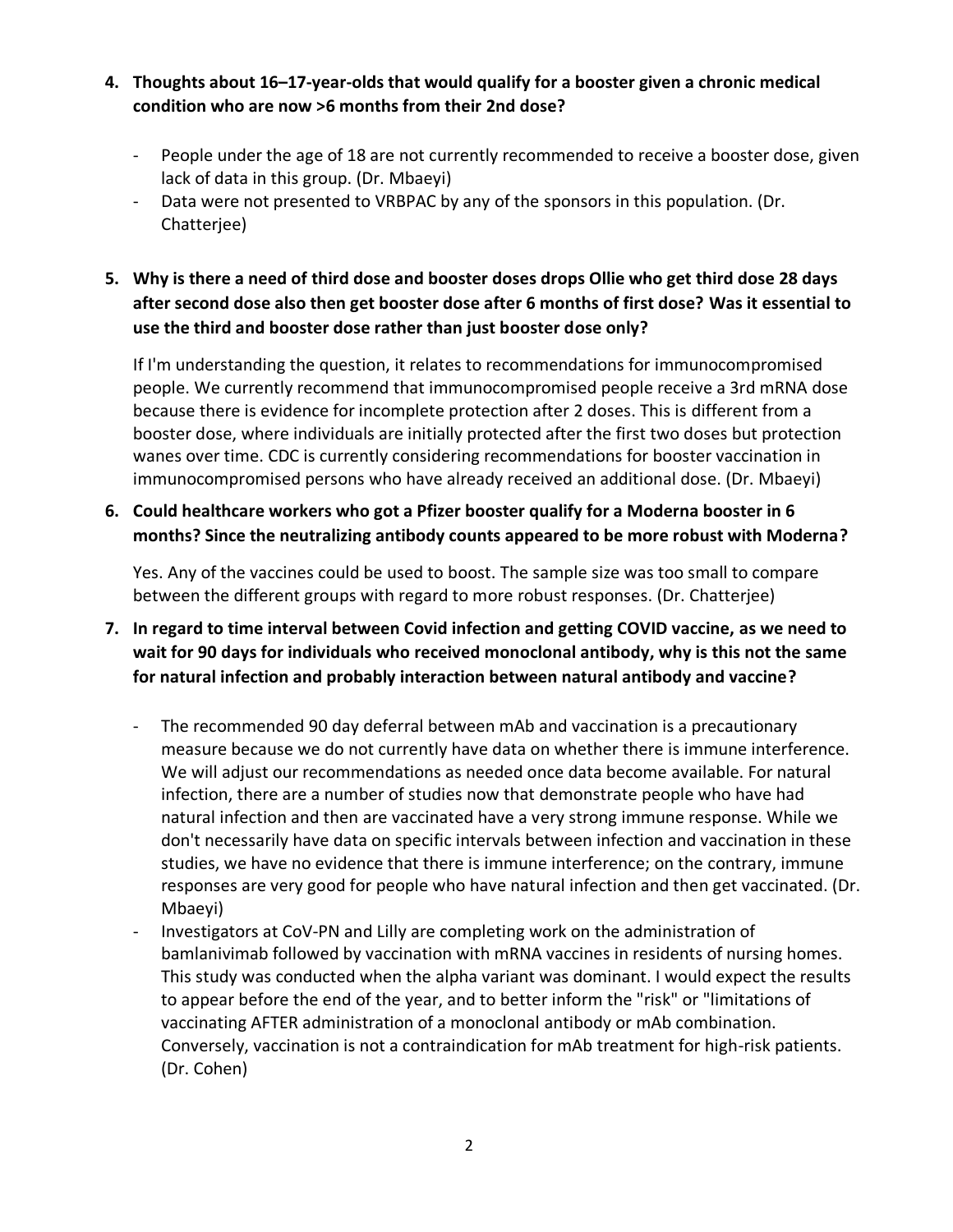**8. Why are we hearing that the best booster is Moderna vaccine for those who received the Janssen vaccine? I am concerned that the basis for the Moderna recommendation is limited by the analysis at only 4 weeks after the booster. What about clinical correlation and what about durability of the booster response?**

Good points - we do not have clinical correlation data or durability data yet. Also, each of the groups was fairly small in number. (Dr. Chatterjee)

**9. Is mixing and matching only for boosters, or can this apply to primary series as well?**

No data were presented on "mixing and matching" for the primary series. (Dr. Chatterjee)

#### **10. Is there an immunological advantage in boosting mRNA with Janssen?**

Not that I know of (Dr. Chatterjee)

**11. Have any of the three authorized booster dose vaccines shown evidence of reducing viral load and/or infectiousness/risk of spread by the COVID-19 vaccine recipient, in addition to preventing severe outcomes in the COVID-19 vaccine recipient?**

These data were not presented. (Dr. Chatterjee)

**12. As a young, male healthcare worker who was fully vaccinated with Moderna, what evidence exists that I would benefit from a booster, compared to my risk of vaccine-associated myocarditis?**

CDC has conducted a benefit-risk analysis for Pfizer booster dose, and even with the rare risks of myocarditis, the benefits outweigh the risks. Please see for more details: <https://www.cdc.gov/vaccines/covid-19/clinical-considerations/covid-19-vaccines-us.html> (Dr. Mbaeyi)

## **13. What is the evidence to support the Moderna booster dose at 50 mcg following a primary J&J?**

From the "mix and match" study - Dr. Marks will show the data shortly. (Dr. Chatterjee)

#### **14. Should those with primary one-time dose of J&J have second dose of J&J and then a booster with mRNA vaccine for best boost?**

No data presented for this option. (Dr. Chatterjee)

#### **15. In the trial presented, did patients who received J&J vaccine and received Moderna booster receive full dose Moderna or half dose? Which is recommended?**

The J and J vaccine recipients received a full 100 mcg dose. Data using 50 mcg are currently being generated. However, since 50 mcg of Moderna gets a bit over 75% of the immune response of 100 mcg, this is probably a reasonable extrapolation, given how high the boost was with 100 mcg (75 fold increase in GMT). (Dr. Marks)

16. **Myocarditis sounds to be transient as a side effect and long COVID could last for months or potentially years, which we don't know yet. It might help if this is communicated better.** Agree! (Dr. Chatterjee)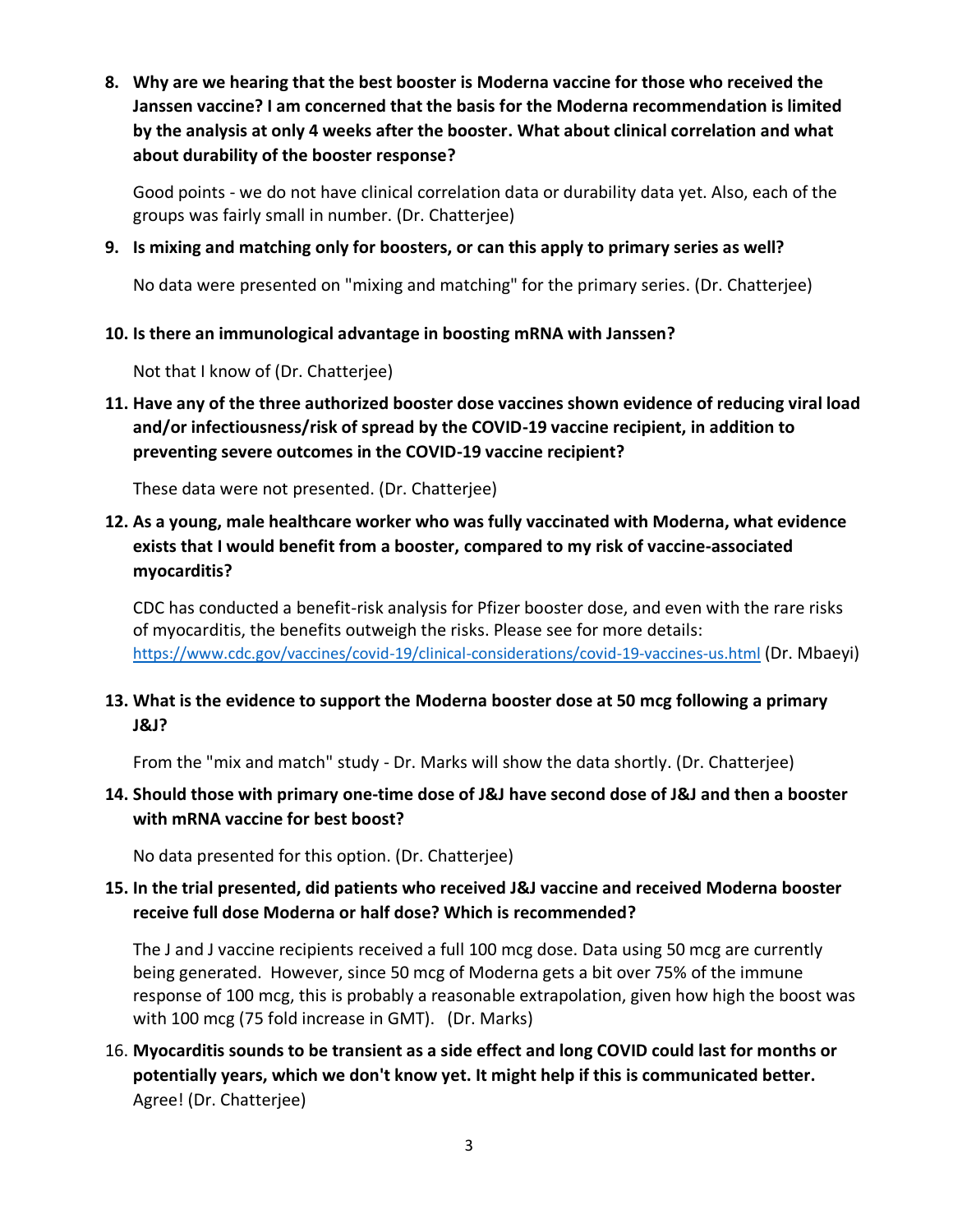#### **17. Why did the VRBAC committee believe that not all of those in the US will have access to the vaccine they received in the primary series?**

This was of particular concern for the Janssen recipients. This vaccine was used in populations such as the homeless who may not return to the same vaccination site to get their booster dose.

**18. What is the guidance for those who have previously received two doses of J&J? Should they receive a 3rd dose?**

If the second dose of Janssen vaccine was given at least 2 months after the first, the vaccine efficacy should be close to 95%. We do not know the durability of protection from this regimen yet. (Dr. Chatterjee)

**19. Should the third dose of the Pfizer/BioNTech vaccine be regarded as part of the primary series?**

Only for those who are immunocompromised. (Dr. Chatterjee)

**20. Do we expect that the booster will offer protection in the way of preventing transmission? For example, if someone were to get the booster, does it offer protection against transmitting to unvaccinated or even vaccinated household members?**

Indirectly, yes. Higher antibody titers should reduce the chance of infection, which should reduce the risk of transmission. (Dr. Chatterjee)

**21. Is there reason to believe that doing a Moderna booster after 2 Pfizer primary series 8 months out offers more or better protection than another Pfizer?**

The NIAID study was not powered to make such comparisons. (Dr. Chatterjee)

**22. Has there been any discussion of using J and J booster for under 18s young males when it comes time to boost them? Some of them will be coming up on 6 mos. already if they got vaccinated at first opportunity in mid-May. (for the 12 to 15s)?**

No data yet on under 18 for Janssen's vaccine. (Dr. Chatterjee)

**23. At some point will we all need full doses again? Not only a booster?**

No way to know that yet (Dr. Chatterjee)

**24. So is there evidence that immune compromised mounted enough immunity after 3rd dose and if so what levels are enough levels? I am still not able to understand what scientific basis is being used to make these confusing third dose and booster dose recommendations. Many are confused on these recommendations.**

Please wait for the second segment of today's webinar for answers to your questions. (Dr. Chatterjee)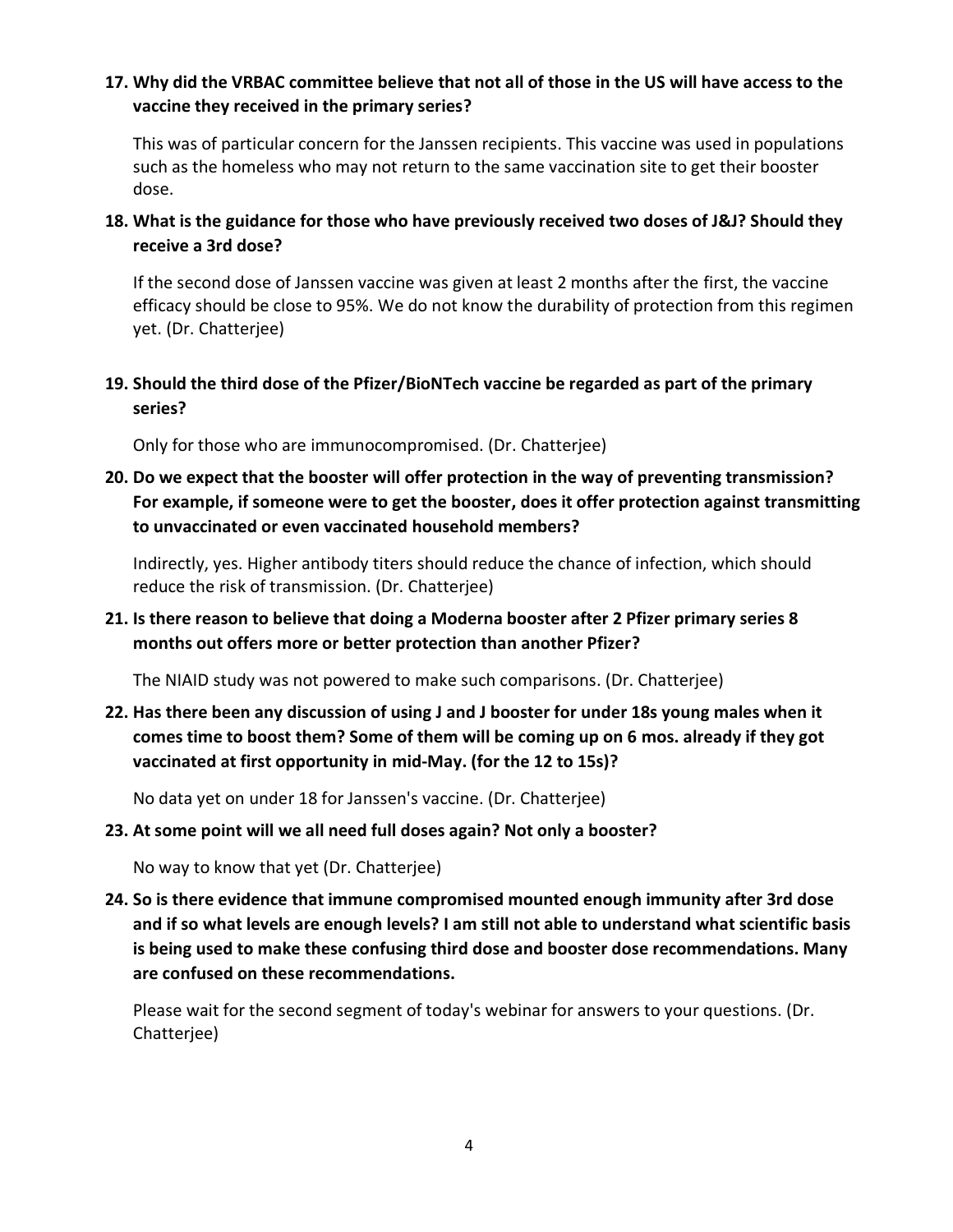#### **25. Can you discuss the mechanism behind the results of boosting in particular when you are mix and matching with the same platform (e.g., with mRNA vaccines)?**

Since the target for all the vaccines is the spike protein, it probably triggers a boost, irrespective of the priming dose(s). (Dr. Chatterjee)

# **26. 2 weeks after third dose of Moderna COVD vaccine my heart rhythm converted from atrial fibrillation which had been chronic for 20 years, to regular sinus rhythm with p waves. Could this have been a positive cardiac effect of the vaccine?**

No data to base this on, but good for you! (Dr. Chatterjee)

# **27. If we are looking at effectiveness just based on clinical presentation, are we including the effect of no masking and lack of social distancing for the past many months?**

I did ask this question, particularly around the Israeli data. No way to really answer the question, other than in Israel, they did not change any of their mitigation measures. (Dr. Chatterjee)

# **28. Do we know when this data for under 18 for Janssen vaccine is expected?**

We do not know at this time. (Dr. Marks)

# **29. In retrospect, should the original spacing of mRNA doses been closer to 2 months to provide longer duration of protective immunity?**

This has been speculated on. Important to keep in mind that the clinical trials were set up very shortly after the pandemic began, and given the potential for fatality, earlier protection was considered important to achieve. (Dr. Chatterjee)

# **30. Does the CDC provide information on the percentage of residents in nursing homes who have received booster doses?**

CDC provides data on vaccination of residents and staff of nursing homes at this link: [https://www.cdc.gov/nhsn/covid19/ltc-vaccination-dashboard.html#anchor\\_1594393306](https://www.cdc.gov/nhsn/covid19/ltc-vaccination-dashboard.html#anchor_1594393306) At this point, the data shown are for primary series vaccination, not for booster doses. (Dr. Fox)

# **31. Will there be stronger recommendations for the public regarding getting an mRNA booster if they received J&J initially based on evidence of improved response?**

Currently, CDC's recommendation is that any of the vaccines can be used. There is no preferential recommendation for an mRNA booster dose. (Dr. Mbaeyi)

#### **32. What are pregnant females considered? Moderately high risk or not.**

Pregnant women are included in the 'may receive' booster group. Pregnancy is considered a condition that increases risk of COVID-19, so they are in the same risk group as others aged 18- 49 with an underlying condition. (Dr. Mbaeyi)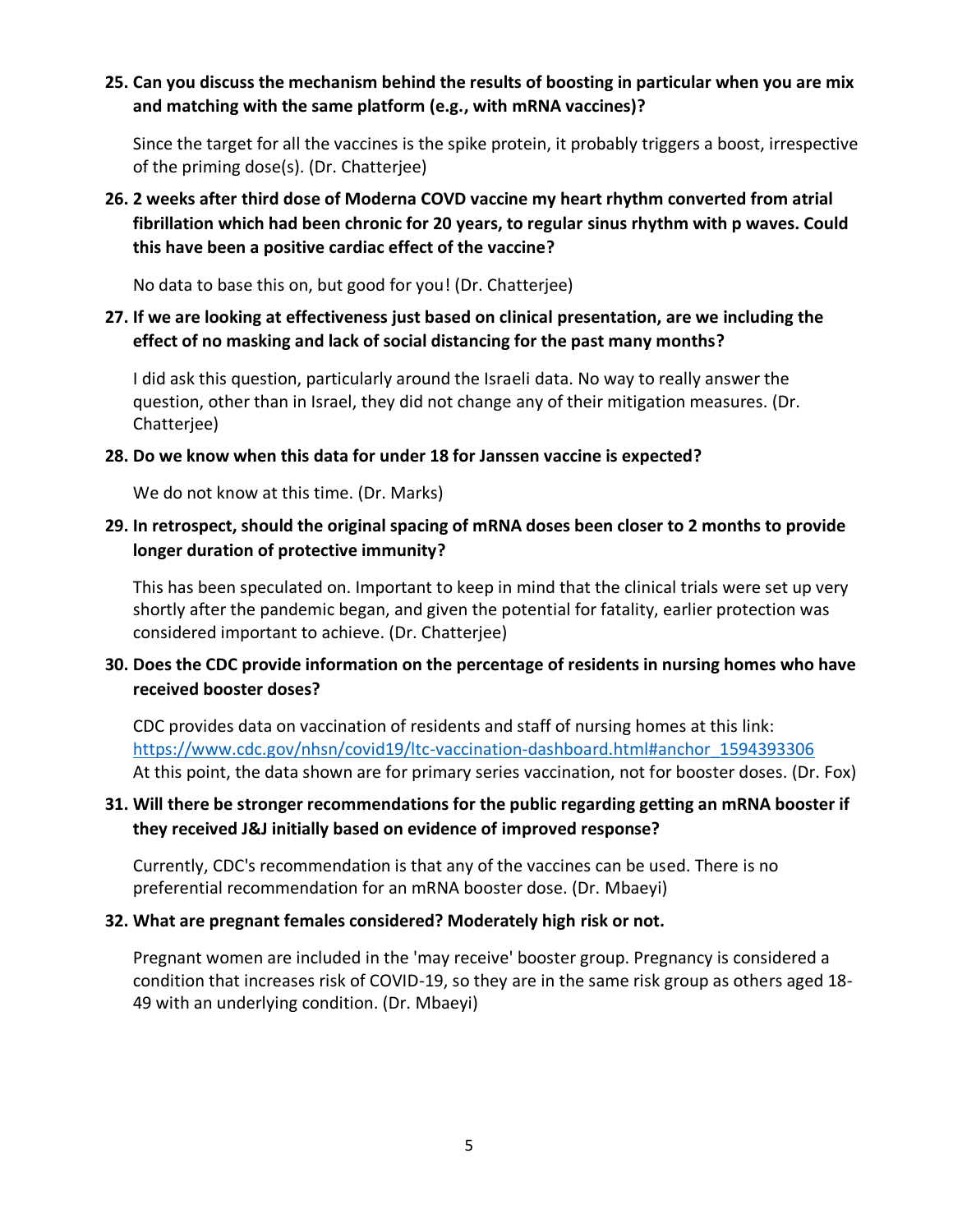**33. This is more a comment than a question. It seems the piecemeal approach we are taking of slow increments is creating confusion even among experts. Is it time to slow down, get better data and be consistent across vaccines? It seems we are mainly basing our recommendations using data from Israel and with Pfizer vaccine (and then extrapolating to other vaccines). In terms of heterologous regimens, it is true they all boosted well; that said, those that contained Moderna at some point were the ones with the highest GMT at the end, and those with J&J had the lowest: that is what the numbers show!**

You are correct regarding the raw numbers. However, the NIAID study was not powered to make comparisons between groups. The "piecemeal" approach as you call it, depends primarily on the availability of data from the sponsors. (Dr. Chatterjee)

#### **34. Why recommend Janssen booster at all, given lower efficacy?**

The booster with Janssen does restore protection to 95% or so. (Dr. Chatterjee)

**35. What are the recommendations to BOOST the immunocompromised who received an additional 3rd dose?**

Recommendations for this group are currently under consideration-please stay tuned! (Dr. Mbaeyi)

**36. Dr. Mbaeyi/CDC: Any estimated timeline for when CDC's 1) Clinical Considerations page and 2) standing order templates will be updated to reflect this week's updated booster dose recommendations?**

We hope to get these posted on Monday. (Dr. Mbaeyi)

**37. Are there recommendations for those who qualify for booster doses who developed COVID-19 after their primary vaccination series?**

The recommendations for boosters are irrespective of prior natural infection history. Please see other responses in the Q&A for a more detailed rationale! (Dr. Mbaeyi)

**38. Dr. Mbaeyi - could you please comment on the definitive CDC guidance on whether the choice of type of vaccine given as a booster dose is based patient preference and healthcare provider preference (or if providers should consider the same brand first, then default to the patient and healthcare provider's preference)?**

CDC's guidance is that any of the three vaccines can be used. There is no preference to use the same brand in our recommendations. (Dr. Mbaeyi)

## **39. Are additional doses after the first dose of the Janssen vaccine boosters or part of the primary series?**

A second dose of Janssen is considered a booster dose (not part of the primary series). (Dr. Mbaeyi)

#### **40. Does speaker mean J + J where Janssen is listed?**

Yes - Janssen is the vaccine arm of J&J. (Dr. Chatterjee)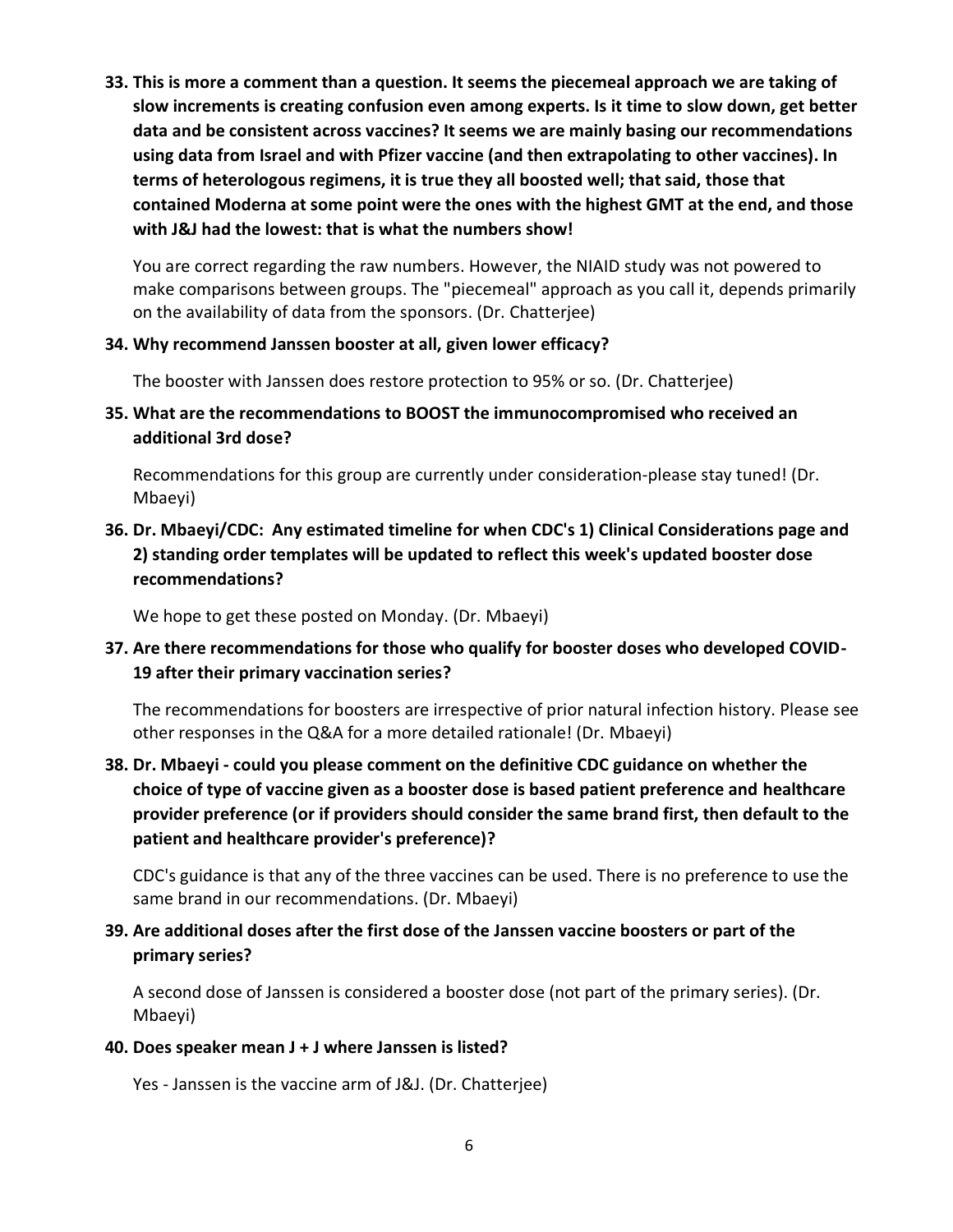**41. Dear Dr Chatterjee, i was unclear in my question, the question is why we are seeing such an INCREASE in boosting effect when we mix and match. Of course, we all know that the portions of the spike form the peptides that the MHC are showing to T cells, the question I have is "what is the underlying reason for a HIGHER boost from mixing than from non-mixing. Please let us know what data we have on that effect.?**

There appear to be numeric differences, but please keep in mind that the NIAID study was not powered to make comparisons between groups. I think this is a fascinating question that could perhaps be answered through a larger study. (Dr. Chatterjee)

#### **42. What will be the plan for the 12 to 17s who will be coming to 6 mos soon if they started the series of Pfizer right when it became available in May?**

Data on this population for booster doses have not been made available yet. (Dr. Chatterjee)

**43. The third dose of Moderna is full dose or that is also 50 Microgram?**

The additional dose of Moderna for immunocompromised persons is a full 100 ug dose. (Dr. Fox)

# **44. If someone got additional (3rd dose) due to being moderate/severely immunocompromised, are they also recommended to get the booster dose (which would be their 4th dose)? If yes when can they receive it?**

CDC is currently working on guidance around this - please stay tuned! (Dr. Mbaeyi)

# 45. **Moderna Booster = 50 micrograms Moderna Additional dose = 100 micrograms?**

Yes. (Dr. Chatterjee)

**46. In the mix and match studies, where a Moderna vaccine was given for a booster, was it always the 50 microgram dose given as a booster? Just wondering why the recommendation for someone who received Janssen initially, which Moderna booster dose should they receive?**

In the Mix & Match study, the 100 ug dose of Moderna was used to boost. (Dr. Chatterjee)

**47. Are we recommending booster doses in immunocompromised patients 6 months after the initial 3 dose series of Moderna or Pfizer?**

CDC is working on developing guidance around this, please stay tuned! (Dr. Mbaeyi)

**48. Is there any known advantage to following an initial mRNA series with the Janssen vaccine as a booster?**

No specific advantage. (Dr. Chatterjee)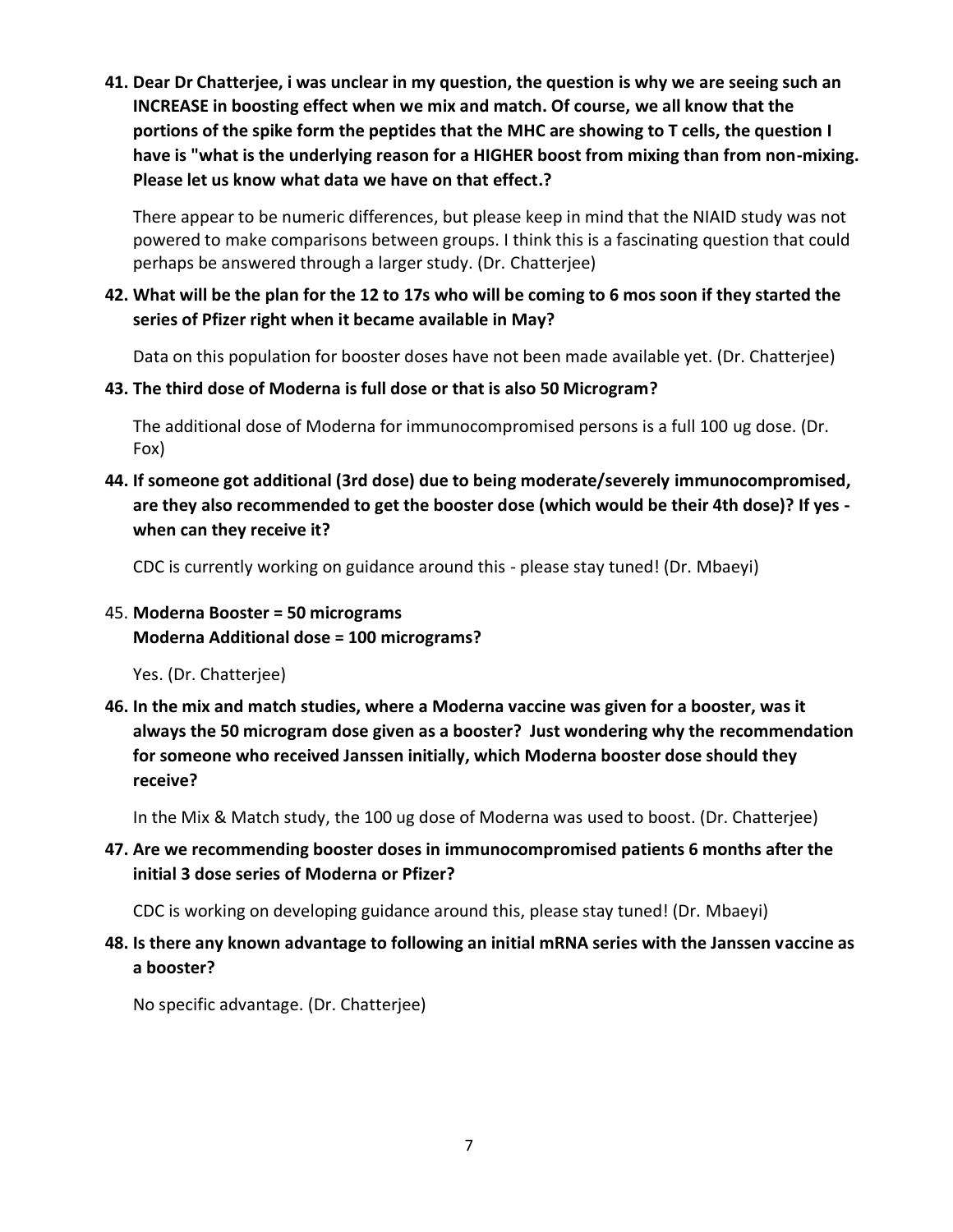## **49. If a person had COVID infection and then received full series of vaccine, do they need a booster also?**

CDC's recommendation is to offer primary and booster vaccination to eligible individuals, regardless of their prior infection history. After natural infection, there is some heterogeneity in the immune response. Serologic testing is also not recommended to determine if someone previously infected is protected, because the existing antibody tests are not authorized for this purpose, there is variable sensitivity/specificity, and no correlate of protection. We have data on immune responses for the primary series in previously infected people, but not for booster vaccination. For all of these reasons, CDC continues to emphasize that vaccination (primary and booster for recommended groups) is the best way to ensure protection. (Dr. Mbaeyi)

## **50. Can a person with acute COVID-19 infection who subsequently developed GBS be vaccinated thereafter?**

Yes - People with a history of GBS can receive any currently FDA-approved or FDA-authorized COVID-19 vaccine. However, given the possible association between the Janssen COVID-19 vaccine and an increased risk of GBS, a patient with a history of GBS and their clinical team should discuss the availability of mRNA COVID-19 vaccines to offer protection against COVID-19. (Dr. Mbaeyi)

# **51. What is CDC's definition of fully vaccinated for those who received the Astra Zeneca vaccine, for the purposes of international travel?**

People who received a vaccine that is listed for emergency use by the WHO (but not authorized/approved) in the United States are considered 'fully vaccinated' based on CDC's definition. More information can be found in the guidance document, including in the Annex for more details: [https://www.cdc.gov/coronavirus/2019-ncov/vaccines/fully-vaccinated](https://www.cdc.gov/coronavirus/2019-ncov/vaccines/fully-vaccinated-guidance.html)[guidance.html](https://www.cdc.gov/coronavirus/2019-ncov/vaccines/fully-vaccinated-guidance.html) (Dr. Mbaeyi)

## **52. Speaker is saying we recommend coadministration. Does she mean to say it is ok to do so, or it is actually recommended?**

Ok to do so. (Dr. Chatterjee)

## **53. For patients > 65 yo and who received Sinovac from another country, do we recommend a booster or revaccination with Pfizer/Moderna/Janssen or complete re-vaccination?**

For persons who received a vaccine that is listed for emergency use by WHO but not authorized/approved by FDA (including Sinovac), our current recommendations are to offer them a primary series of a US-authorized/approved vaccine.

#### **54. Any data on mix & match booster with Vaxzevria?**

Not that I am aware of. (Dr. Chatterjee)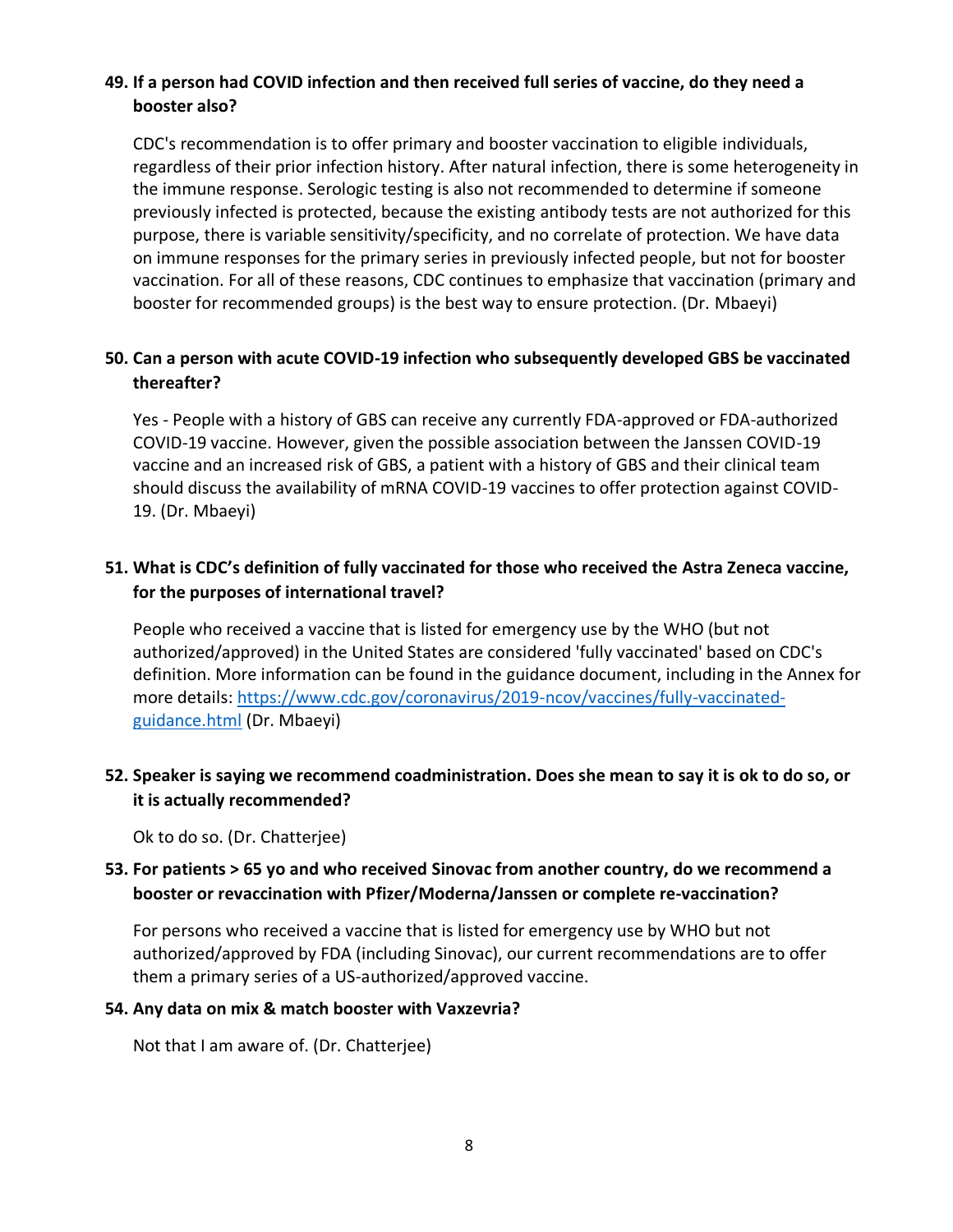### **55. How robust do you feel is the data that a 50 microgram dose of Moderna is comparable to 100 micrograms.**

The sample sizes were small, but no difference in immunogenicity was noted with the lower dose booster. (Dr. Chatterjee)

#### **56. Does mixing of vaccines protect better against variants?**

We do not know if there is better protection against variants. Limited data currently indicate protection against current variants. (Dr. Chatterjee)

## **57. Recommendations for people who got the AZ vaccine? (similar to the question above re Sinovac)**

CDC does not yet have booster recommendations for this group. (Dr. Mbaeyi)

**58. Apologies for re-asking, but I am still concerned about the immunogenicity of mRNA vaccine, particularly half-dose Moderna, in immunocompromised recipients of J&J. While the lower dose is as immunogenic (in normal hosts?) as 100 mcg, per Dr. Marks, I am not convinced that will apply to IC hosts, given their poor responses overall. I understand the recommendation, but am concerned about the lack of evidence in this population. Some patients have of course figured out how to get the one they want. I hope we'll get more information on boosting in this group.**

For a third dose given to an immunocompromised individual the dose should most certainly be 100 mcg. This is a complexity here to remember with implementation. (Dr. Marks)

# **59. What should we recommend and offer to US citizen who got AstraZeneca or Novavax, either in a study in the US or if they were living overseas?**

CDC does not yet have guidance for these groups, please stay tuned! (Dr. Mbaeyi)

# **60. Any data show if children under 12 years old will have risk of myocarditis /pericarditis if they receive mRNA vaccine?**

We don't know the answer to this yet. The data that are now posted on line for the Pfizer vaccine in 5 to 11 year olds did not see myocarditis in 2000 or so vaccinated children. We will need to follow this using large databases once the vaccine is deployed.

# **61. If someone had COVID, then got fully vaccinated, should they then get the booster dose if eligible?**

Booster doses are recommended (for the eligible/recommended groups) regardless of history of prior natural infection. Please see other responses in the Q&A for more details! (Dr. Mbaeyi)

# **62. If someone got 2 Pfizer, do they get "more total vaccine" if they get a Moderna booster (even at half dose) then another Pfizer? Or does the math not work in a direct comparison like that between the two?**

It does not appear to be a mathematical equation. (Dr. Chatterjee)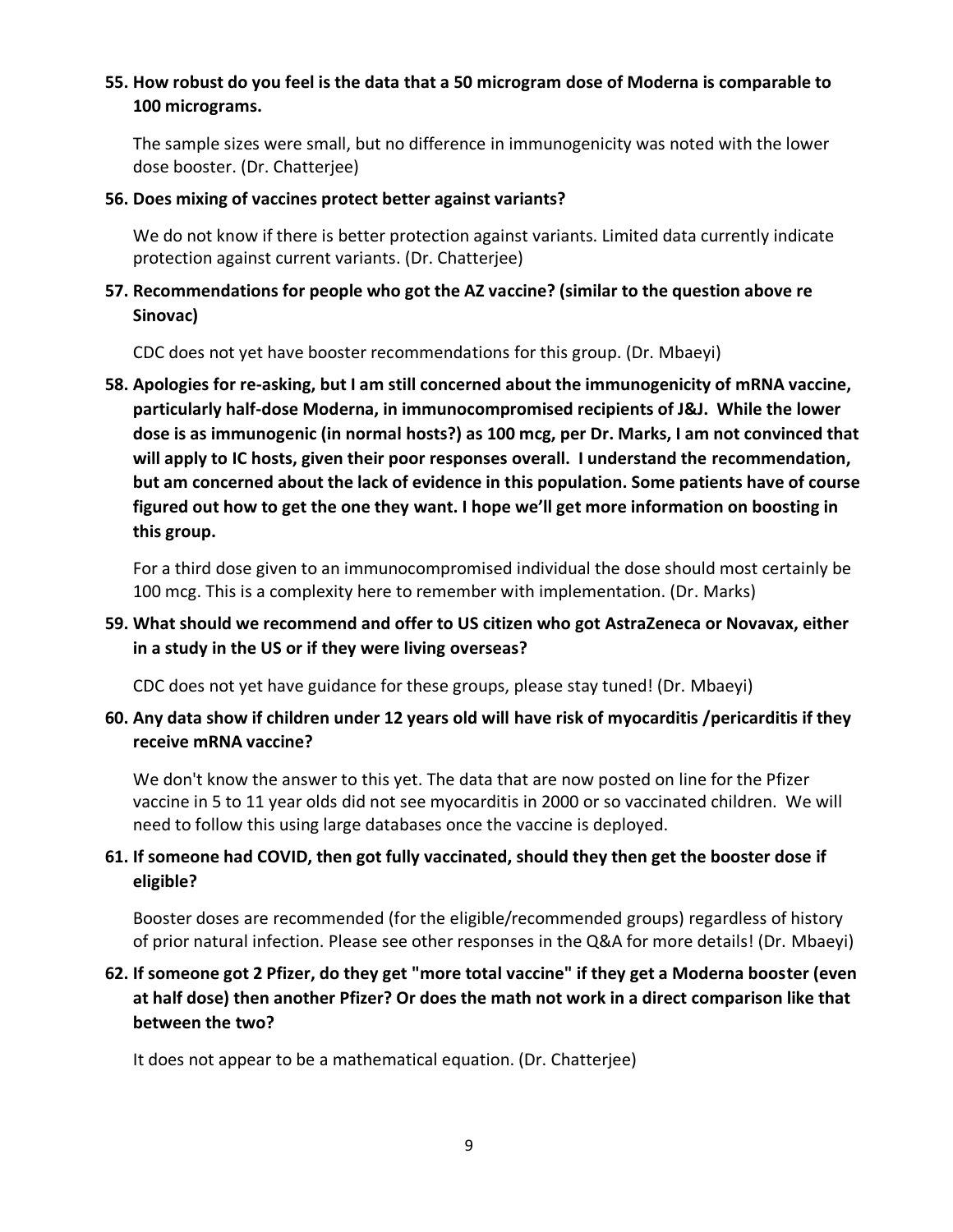**63. Why are we equating (or seeming to anyhow) Ab-levels with needing to boost/not boost? Are there not other factors that should go in? (not that anyway we yet have definite correlates of protection).** 

The Israeli data is quite compelling that waning antibody titers are associated with breakthrough infections resulting in hospitalizations. (Dr. Chatterjee)

#### **64. Why was the NIAID study so small?**

The NIAID study was designed to show that the principles of mix and match worked, not to determine the best regimen. To the extent that everything boosted everything else, it was successful. It is likely that there will be larger follow up studies. (Dr. Marks)

#### **65. What is the maximum time that booster should be received? and will we need to start all over with vaccination if we did not receive the booster within certain time?**

There is a minimum but not a maximum time for the booster dose. Since the immune response is so readily boosted, there should not be a need to "start over". (Dr. Chatterjee)

## **66. Why did we not study (or are we studying) a modified mRNA booster tailored for Delta variant? Is it likely there will be need for a 4th shot now as the virus evolves?**

The data (limited as they are) do demonstrate activity of the booster against the delta variant. (Dr. Chatterjee)

#### **67. What is the data about mRNA vaccines in diabetic patients- is there a peer reviewed paper?**

The data are on the FDA website. Initial effectiveness following the two dose primary series of Pfizer or Moderna is 95 to 100% - no different from the general population. (Dr. Marks)

## **68. If a person had a natural infection with COVID and then was fully vaccinated, do they need an additional/booster dose?**

CDC recommends primary and booster vaccination (for eligible and recommended groups) regardless of history of infection. Please see other responses in the Q&A for a more detailed explanation on rationale. (Dr. Mbaeyi)

# **69. Even though the authorized booster for Moderna is half the usual dose, would you consider a full dose for those who've received J&J, since that's what we've seen in the immunogenicity studies? Particularly for immunocompromised patients, I am inclined to.**

Monoclonal antibodies clearly do not provide long-term protection. Neither do they induce the full repertoire of immune responses that vaccines and natural infection do. (Dr. Chatterjee)

# **70. The Moderna vaccine in the mix and match was 100ug not 50ug dose, correct? In such, would we expect a linear response with the 50ug Moderna boost so that it is equivalent to getting a boost with Pfizer?**

You are correct about the Moderna dose in the Mix & Match study. It is not possible to tell whether the 50 ug dose of Moderna would be equivalent to the 30 ug Pfizer dose. (Dr. Chatterjee)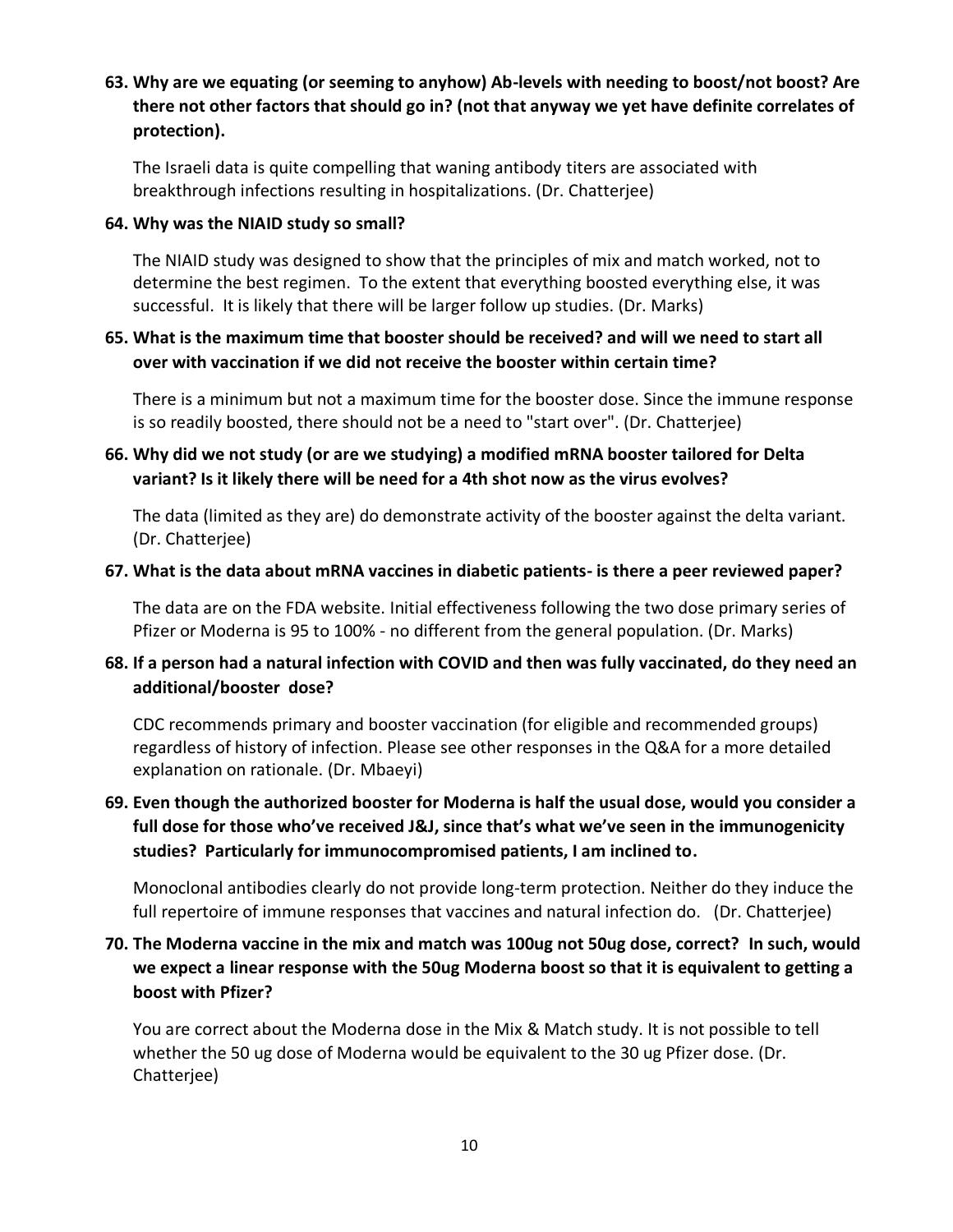**71. Will there be guidance for the public in terms of someone who is say, late 40s, early 50s, healthy, not high exposure, but it has been more than 6 mos, if it is a good idea to get booster.**

Please stay tuned over the next month or so for updates on this situation. (Dr. Marks)

**72. Is there any thoughts that patients who are poor responders to other vaccines (eg Hep B) would be poor responders to the covid vaccines?**

No data to answer this question. (Dr. Chatterjee)

**73. Are there new data to guide decision-making for adolescent patients (<18 years) who developed myocarditis/pericarditis after their 1st Pfizer dose regarding 2nd dose?**

Please see CDC's guidance on this: [https://www.cdc.gov/vaccines/covid-19/clinical](https://www.cdc.gov/vaccines/covid-19/clinical-considerations/covid-19-vaccines-us.html#underlying-conditions)[considerations/covid-19-vaccines-us.html#underlying-conditions](https://www.cdc.gov/vaccines/covid-19/clinical-considerations/covid-19-vaccines-us.html#underlying-conditions) (Dr. Mbaeyi)

**74. Any guess when a 2nd booster may be necessary hopefully should be based on ab data and not only clinical data like the Israel study because it might result in unnecessary deaths**

Would be a pure guess, so would not want to speculate on this. (Dr. Chatterjee)

**75. Persons who have received boosters have tested positive with rapid test but negative with PCR is it because it was a false positive or did the neutralizing antibodies prevent replication and a detectable viral load to PCR? (shouldn't have had PCR I know but got it done elsewhere). Repeat PCR 3 days later was still negative, so I presumed false positive though had very high risk exposure (indoor meal unmasked, hug and kiss on cheek from infected person, though all persons vaccinated)**

Likely false positive rapid test. (Dr. Chatterjee)

**76. How long should defined immunosuppressed patients who become infected (regardless of vaccination status) be isolated? Until negative test?**

Great question. We do not know. And we are constrained in tools to STOP replication. I suspect the least you can do is an NP PCR, and it may need to be repeated. What should you do if PCR remains positive? This is topic of a broader discussion. (Dr. Cohen)

**77. Thank you, Dr Chatterjee, I suspect that there may be a subtle differences when the (very similar) mRNA sequences in Moderna versus Pfizer/BioNTech peptide forms intracellularly (or how the Spike on the Adenovirus26 of Janssen vaccine) and how those spike proteins are then broken down intracellularly. This would in theory form slightly different peptides. Those slightly different peptides that are then presented by MHC-II molecules would be more likely to lead to new Naive T CD4 cell activation with slightly different TCRs from the clones that formed from the prior vaccine. These slightly different TCRs on Tfh may lead to slightly different B cell clones developing. The net effect being a higher level of boost.**

Interesting theory. (Dr. Chatterjee)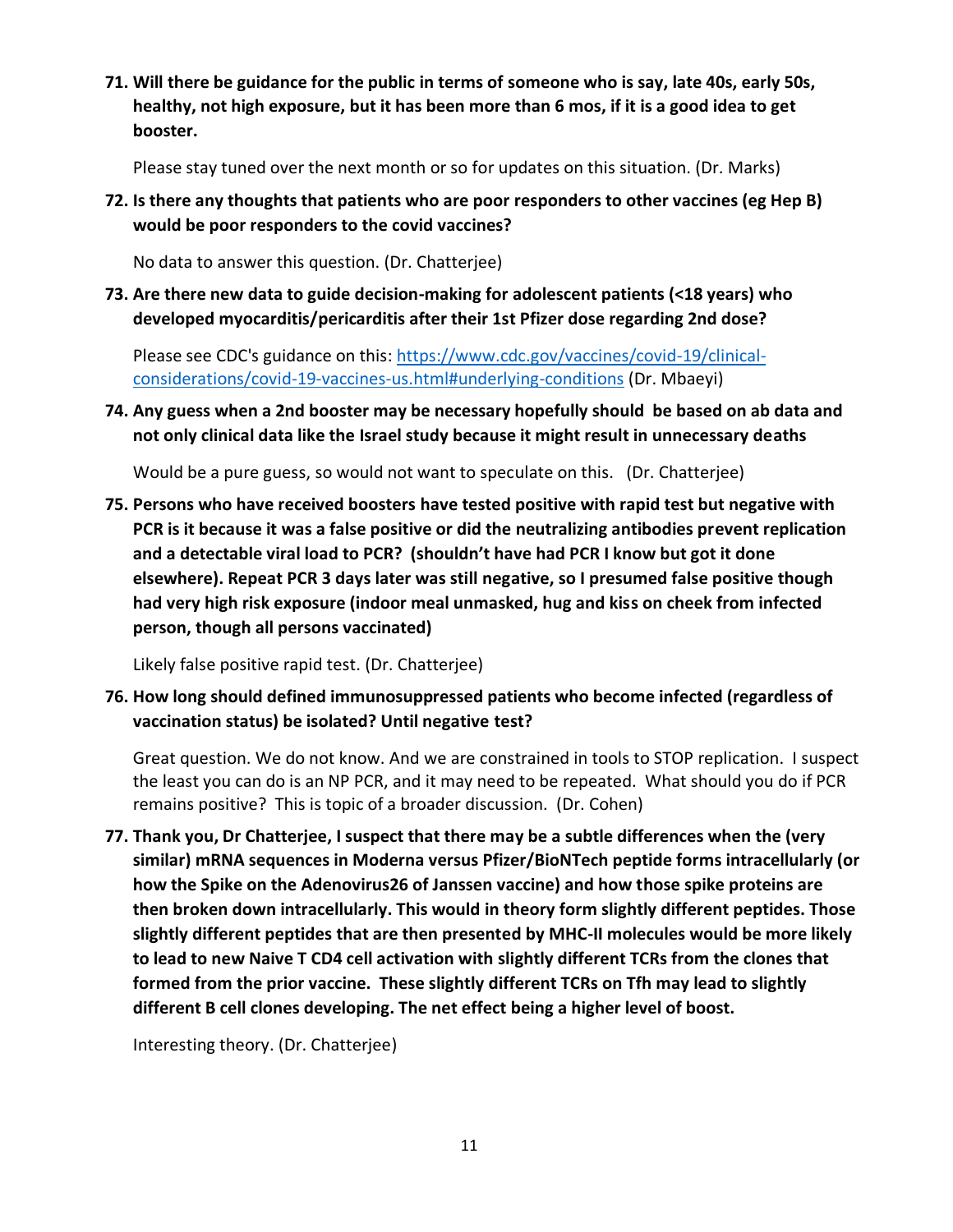#### **78. If the 50mcg dose of the Moderna vaccine is not readily available, is there any disadvantage to administering the 100mcg dose as a booster?**

The concern would be for potentially enhanced adverse reactions with the higher dose. (Dr. Chatterjee)

# **79. FYI-The 3ml syringes sent by McKesson/CDC with the Moderna vaccine kits don't accommodate 0.25ml dosing very well. We have purchased tuberculin syringes in anticipation of this dosing.**

Now that boosters are recommended, Moderna orders approved after 10:15 AM Eastern time on 10/22 are shipping with double ancillary kits, which should provide enough smaller syringes to use for booster doses. (Dr. Fox)

#### **80. Where is the new CDC booster guidance posted?**

It has not been posted yet (check back on Monday) but it will be posted here: <https://www.cdc.gov/vaccines/covid-19/clinical-considerations/covid-19-vaccines-us.html> (Dr. Mbaeyi)

# **81. Since the mRNA vaccines are pretty similar, isn't 50 ug of Moderna still more than 30 ug of Pfizer? I thought that was one of the reasons for the higher Moderna Ab response (plus the 4 v. 3 week interval)**

These are the hypotheses put forward. For proof, we would need comparator trials. (Dr. Chatterjee)

# **82. How do you monitor immunosuppressives individual post infection? How long do you delay treatment?**

There are no hard guidelines on this eg steroids may be necessary re progressive pneumonia clinically and yes there are anecdotal data it is associated with increasing viral replication so it's a difficult issue clinically with no good guidelines; sorry to not be helpfully specific. (Dr. Corey)

# **83. Do we expect any kind of issue with supply once the vaccine for kids is approved soon coinciding with booster approvals now, or will this be supplied differently and not impact Pfizer supply for adults?**

The pediatric vaccine (for ages 5-11 years) is a different product from the one used for ages 12 and older. There is adequate supply of the pediatric product to vaccinate all children in this age group, and there will be on impact on supply of the adult (12+) product. A pause on shipping the adult product for several days, to allow Pfizer to ship pediatric product out widely, has been announced but this is brief and should not affect providers' ability to have ample stock of adult product. (Dr. Fox)